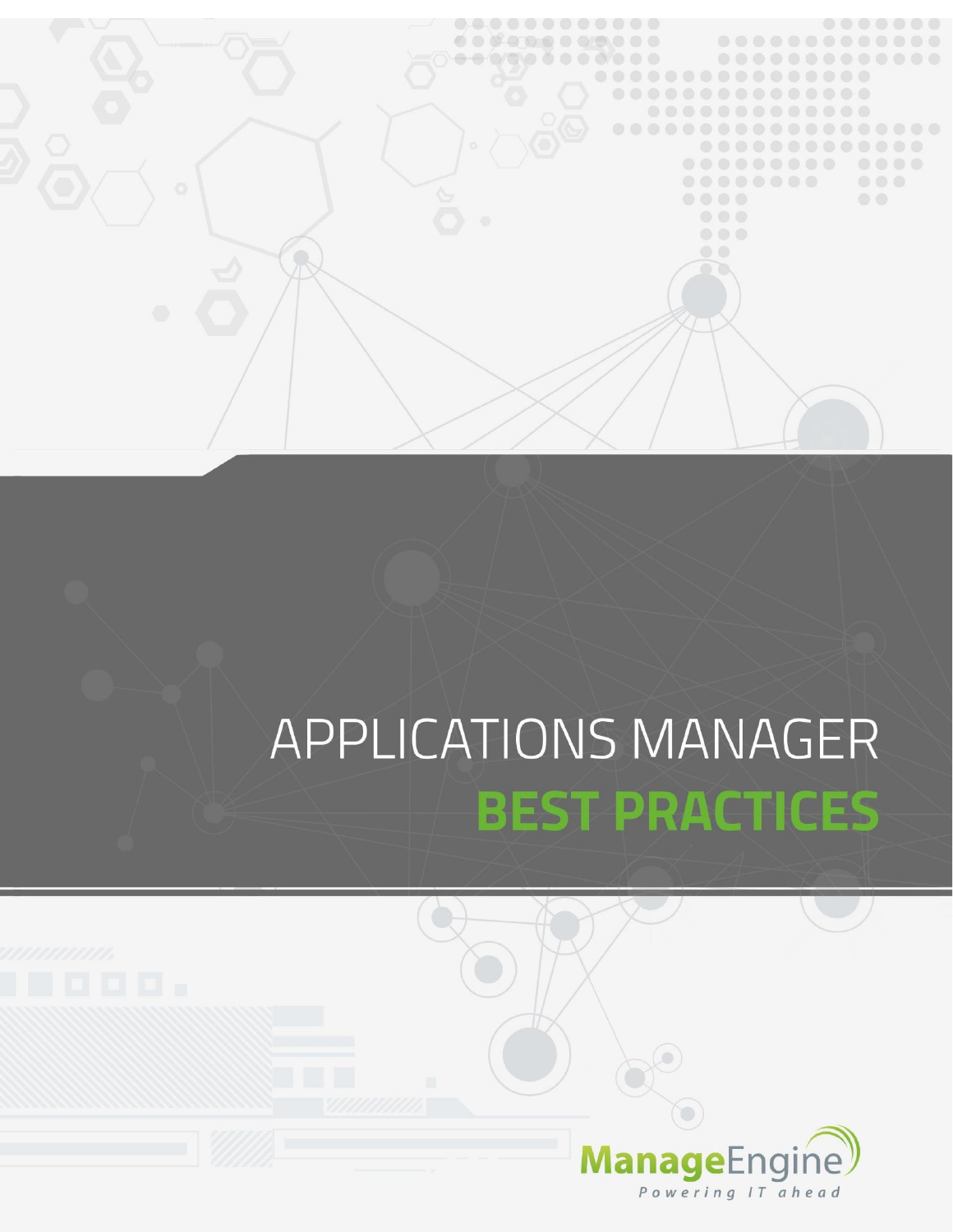This document will list the best practices to be followed by the users of ManageEngine Applications Manager

- 1. Hardware and Software requirements
- 2. Starting and Shutting Down Applications Manager
- 3. Configuring Applications Manager
- 4. Securing Applications Manager
- 5. FaultManagement
- 6. Log file Management
- 7. Applications Manager Database Management
- 8. Crash & Recovery

# **1. Hardware and Software requirements**

Performance of Applications Manager depends considerably on the CPU and memory of the system. The following table describes the configuration of the system required for various deployments. We strongly recommend having a dedicated server for Applications Manager when going into production. Each deployment of Applications Manager can have up to 500 monitors.

The hardware configuration (dedicated resource) for Stand Alone and Enterprise Edition setup is mentioned below.

| <b>Edition</b>                                      | <b>Number of Monitors</b>                          | <b>Processor</b>           | Memory*   | <b>Hard Disk</b>               |
|-----------------------------------------------------|----------------------------------------------------|----------------------------|-----------|--------------------------------|
| Professional                                        | 1 to 100                                           | 2 Core / 2.0 GHz and above | 4 GB RAM  | 100 GB & above                 |
| Edition/Plugin<br><b>Professional Edition</b>       | 101 to 250                                         | 2 Core / 2.0 GHz and above | 8 GB RAM  | 150 GB & above                 |
|                                                     | 251-500                                            | 4 Core / 2.0 GHz and above | 12 GB RAM | 200 GB & above                 |
| Enterprise Edition/<br>Plugin Enterprise<br>Edition | 251 to 1000<br>1 Admin & 2-3<br>Managed servers    | 4 Core / 2.0 GHz and above | 12 GB RAM | 200 GB & above<br>per instance |
|                                                     | 1001 to 10000<br>1 Admin & 2-20<br>Managed servers | 4 Core / 2.0 GHz and above | 16 GB RAM | 200 GB & above<br>per instance |

*\*The above mentioned memory does not include memory used by OS which should account for another 4 GB \*If the number of Managed Servers is high, 16 GB RAM for the Admin Server is recommended.*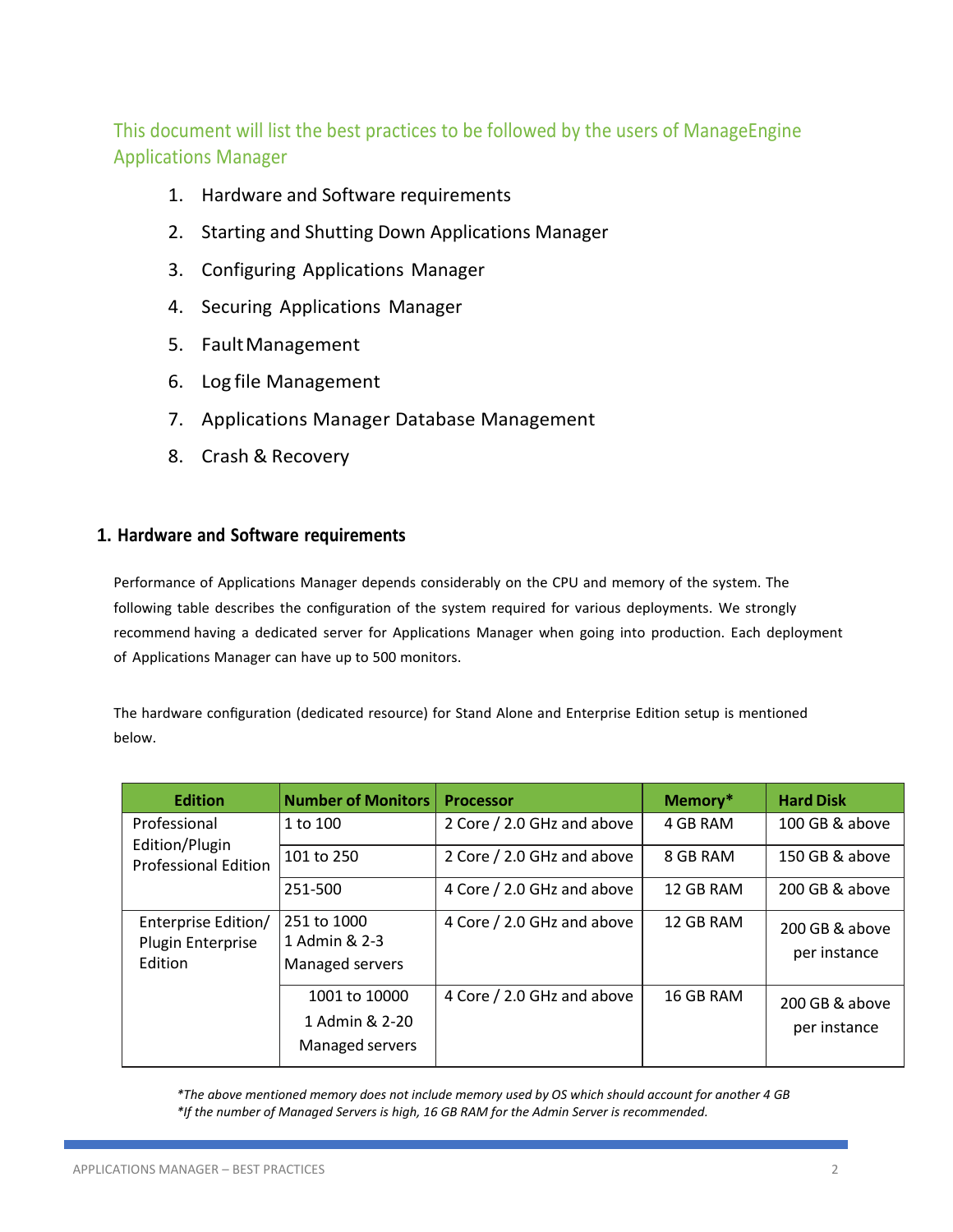#### **Performance of Applications Manager is also influenced by the other factors such as**

- Type of monitors configured and amount of telemetry data being collected.
- Polling interval set
- Number of reports enabled attributes, scheduled reports configured, duration of reporting data present
- Number of thresholds and actions configured
- Network Speed
- Number of concurrent users connected to the system

When you are going for large deployments, we recommend adding the monitors in the range of 25 – 50 at a time and determine the performance before adding more monitors. When the threshold is reached and when you find that Applications Manager system is slow to handle requests, then you may need to add the remaining monitors to another Managed Server.

# **Recommended Operating Systems:**

| <b>Software</b> | <b>Evaluation</b>                                                                                             | <b>Production</b>                                                                                                                |
|-----------------|---------------------------------------------------------------------------------------------------------------|----------------------------------------------------------------------------------------------------------------------------------|
| Windows OS      | Windows 10/8/7 (or)<br>Windows Server 2019/2016/2012 R2                                                       | Windows<br>Server 2019 / 2016 /<br>2012 R <sub>2</sub>                                                                           |
| Linux OS        | Ubuntu / openSUSE / Red Hat Enterprise Linux (up to version<br>8) / Fedora / CentOS / Oracle Enterprise Linux | CentOS Stream (8 and above)/<br>Debian/Fedora/openSUSE/<br>Oracle Linux/ RHEL (7 and<br>above)/ SUSE Linux Enterprise/<br>Ubuntu |
| <b>Browsers</b> | Chrome/Firefox/Edge                                                                                           | Chrome (preferred)/ Firefox/<br>Edge                                                                                             |

The following table lists the recommended software requirements for an AppManager installation.

- Using VMware or Hyper-V virtual machines is supported for all the supported operating systems
- Can be installed on Amazon Elastic Compute Cloud (Amazon EC2) or Azure Virtual Machines (VM) or Google Compute Engine or Oracle Cloud Infrastructure – Compute or similar Cloud Virtual Machines on the operating versions listed above.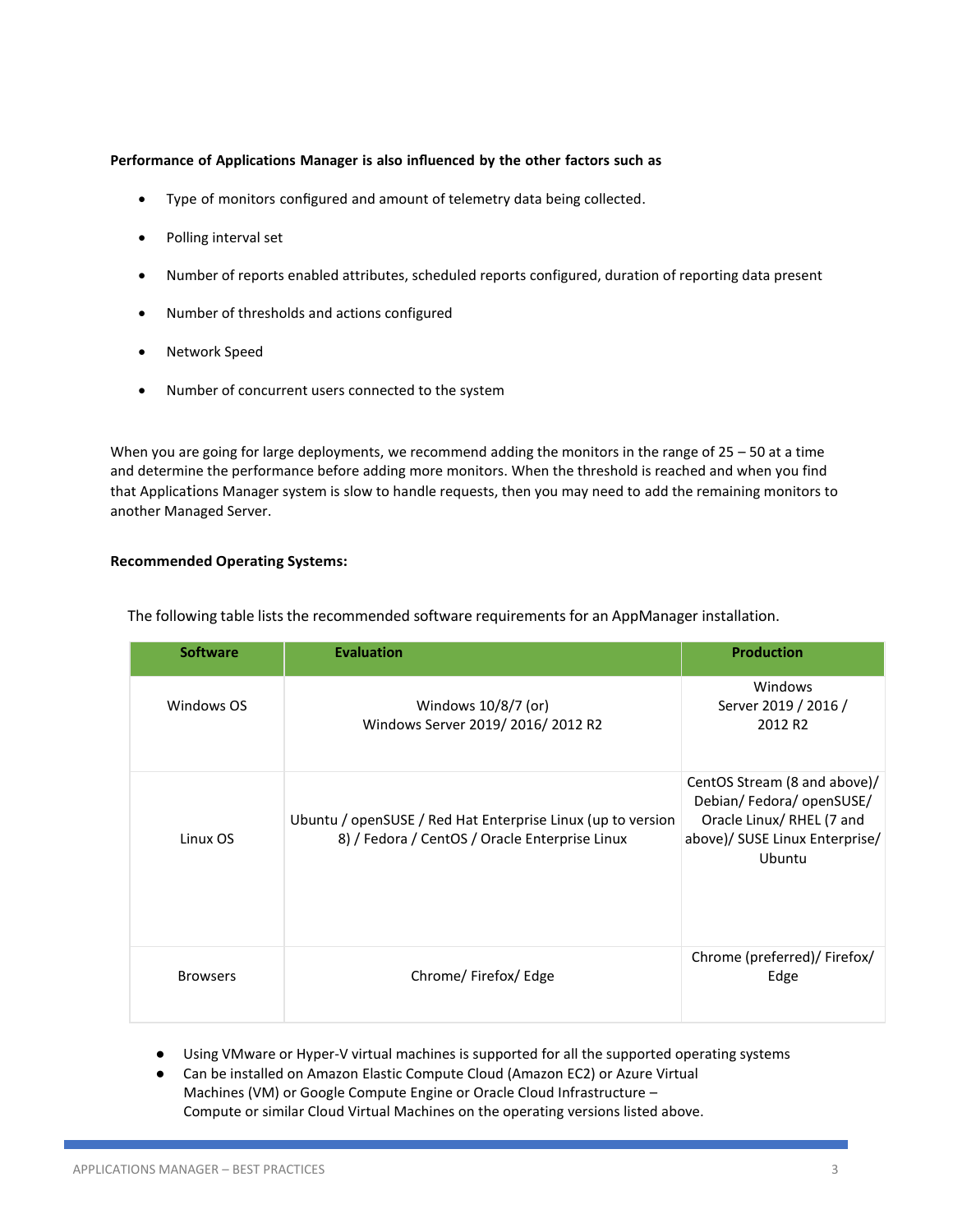## **Supported Database Backends**

Applications Manager supports PostgreSQL and MS SQL database backends for storing all the configuration information and data collected.

# **PostgreSQL Server**

- PostgreSQL v10.16 for 32-bit variants and v11.11 for 64-bit variants comes bundled with your download of Applications Manager from Build 15150 and above.
- For Remote PostgreSQL, Applications Manager supports PostgreSQL versions v10.16 and above for 32-bit variants and v11.11 and above for 64-bit variants.

## **Microsoft SQL Server**

The supported 64-bit version of Microsoft SQL Server versions that you may use are - SQL Standard / Enterprise Edition of:

- ∙ SQL Server 2019
- ∙ SQL Server 2017
- ∙ SQL Server 2016
- ∙ SQL Server 2014
- ∙ SQL Server 2012

**SQL Server Collation:** Any case-insensitive collation. By default:

- English with collation setting (SQL\_La\_n1\_General\_CP1\_CI\_AS)
- Norwegian with collation setting (Danish\_Norwegian\_CI\_AS)
- Simplified Chinese with collation setting (Chinese\_PRC\_CI\_AS)
- Japanese with collation setting (Japanese\_CI\_AS)
- German with collation setting (German\_PhoneBook\_CI\_AS)

## **Notes:**

- Windows Authentication mode and mixed mode (when using SQL authentication) are supported
- Ensure that latency between Applications Manager and Microsoft SQL server is low for better performance (preferred less than 100ms)
- Use SQL Server Express only for evaluations or small environments (up to 25 monitors)
- You can also use JDBC driver for data collection if you choose Microsoft SQL Server as your database back end.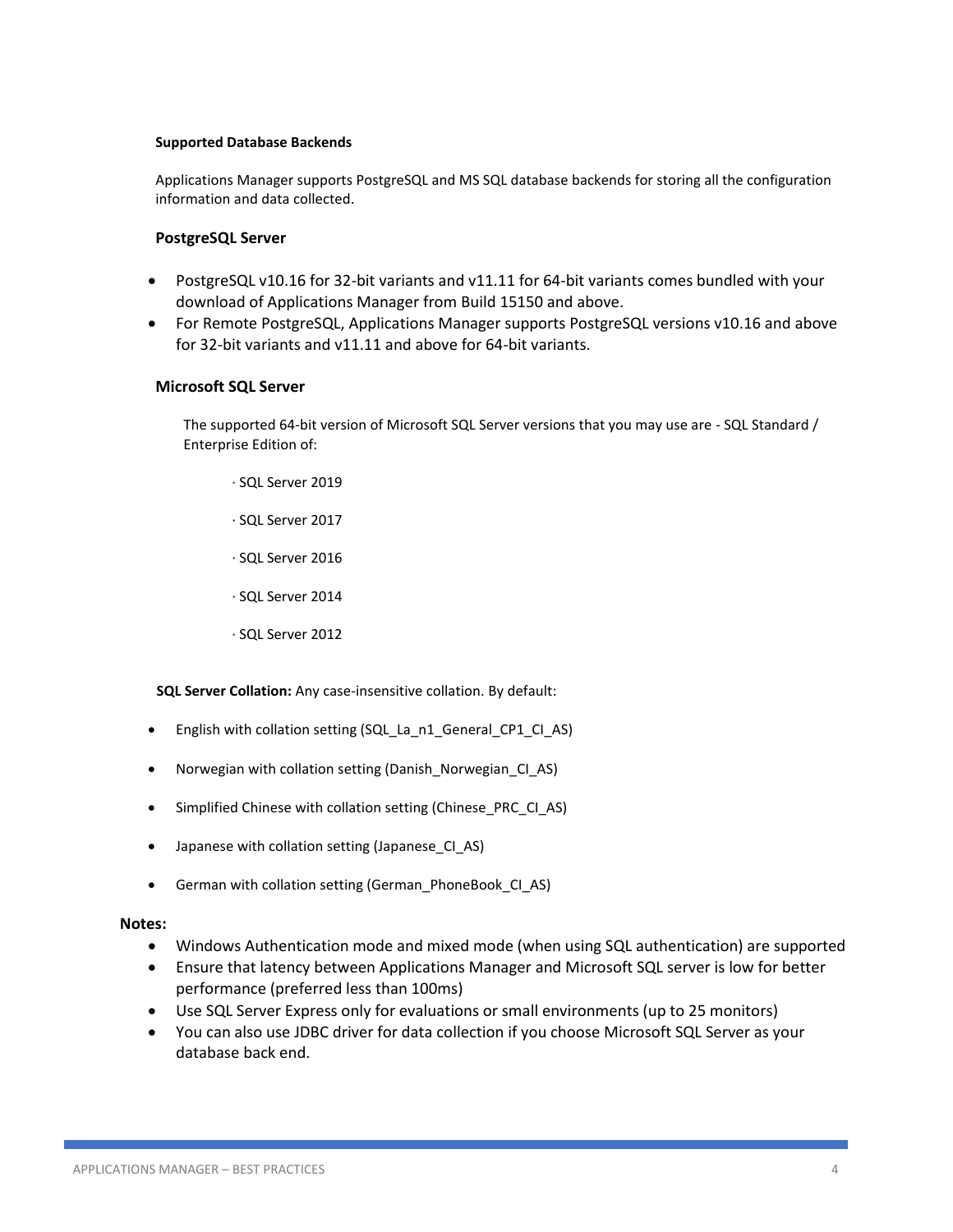# **2. Starting and Shutting Down Applications Manager**

# **Starting Applications Manager:**

## **In Windows:**

# Click **Start → Programs → ManageEngine Applications Manager XX → Applications Manager Start** (or) Invoke the batch file **startApplicationsManager.bat file** located in the <Applications Manager Home> directory.

Once the server is initialized, a tray icon is placed in the Windows system tray  $[$ <sup>(a)</sup>. After the server has started completely, the icon changes to  $\Box$  and a message "Server Ready for Monitoring!" is displayed over the icon. Right-click on the Applications Manager tray icon to connect to the web client or stop Applications Manager.

#### **Starting Applications Manager as a Windows Service:**

In Windows, you can start Applications Manager as a service. With this feature you can start the Applications Manager server automatically when the Windows system starts.

By default, during product installation, you can choose to install it as a service [\(More on Installation\)](https://www.manageengine.com/products/applications_manager/help/installing-application-manager.html). If you have not enabled it then, use the following option to setup Applications Manager as a service.

1. Go to **<AppManager Home>/bin** directory, execute the installservice.bat file. On executing this file, 'ManageEngine Applications Manager' service is added in Windows Services and the startup type is set as 'Automatic', by default. (To ensure if it is installed as a service, check for the 'Services' under 'Windows Administrative Tools').

*Note: For installing Applications Manager as service, you need to have administrative privileges in that system usage.*

2. Now, when you start Windows system, Applications Manager is automatically started. You can swap between Automatic and Manual modes.

To uninstall this service, go to **<AppManager Home>/bin** directory and execute the **uninstallservice.bat** file.

#### **In Linux:**

Execute the **startApplicationsManager.sh** file in the **<AppManager Home>** directory. It is recommended that you execute the script in the below mentioned format: **nohup s[h startApplicationsManager.sh](http://startapplicationsmanager.sh/) &**

#### **Starting Applications Manager as a Linux service:**

You can start Applications Manager as a Linux service. With this feature, you can start the Applications Manager server automatically when the system starts. Follow the steps mentioned below to install AppManager as a service on a Linux box:

- 1. Copy the attached [AppManageLinuxService](https://apm.manageengine.com/_attach/1.2/404862fad7071a3354eaa698743af692a0ae868b6eb0918a/AppManagerLinuxService) file to **/etc/init.d** directory as the file "AppManager".
- 2. Edit the MDIR variable in this file which should point to the Home folder of AppManager Installation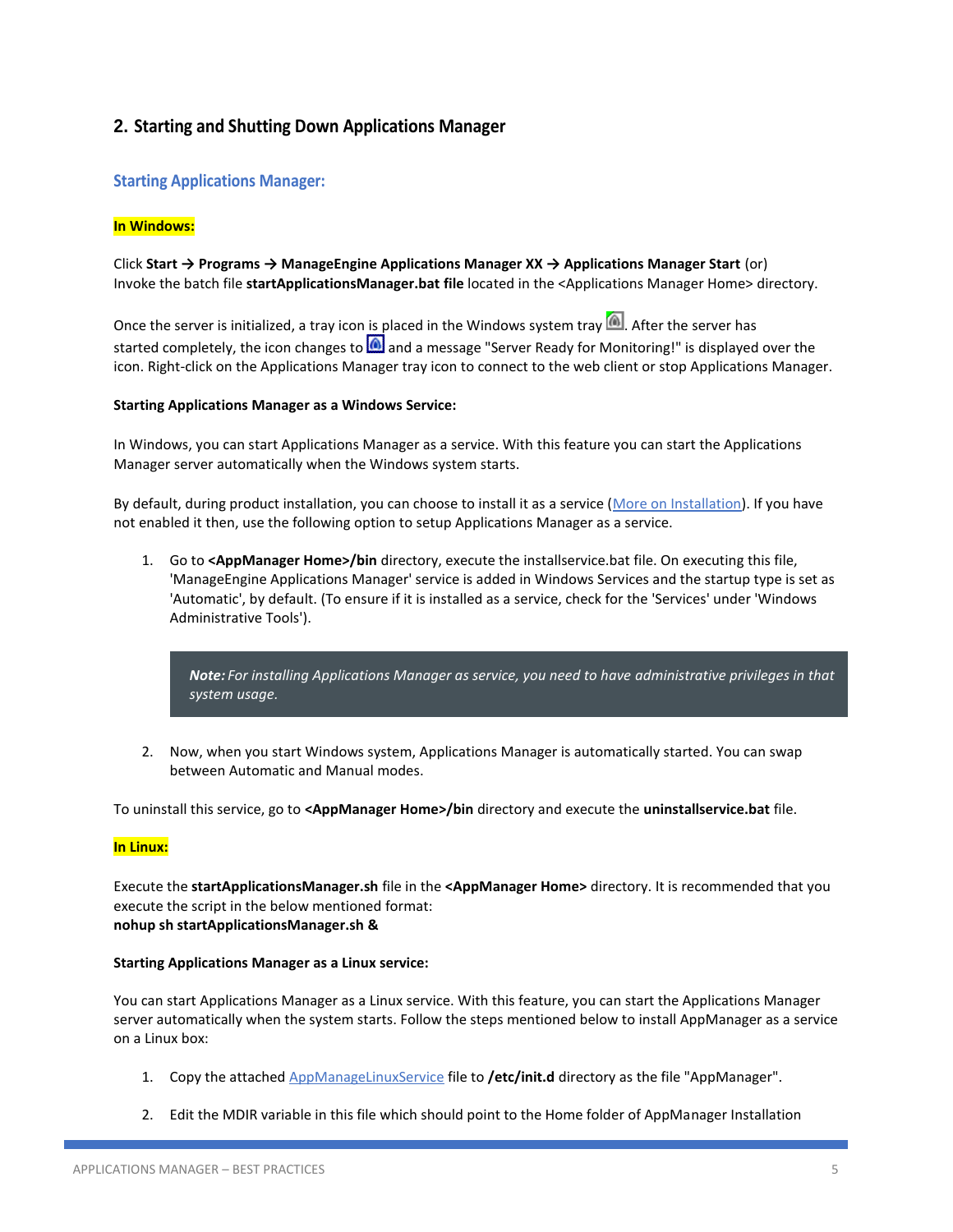directory. Typically, the default installation folder on a Linux box will be **/opt/ME/AppManager\_Home**. Hence the value for MDIR will be: **MDIR=/opt/ME/AppManager\_Home**.

- 3. Provide executable permissions for this script using: **chmod 755 /etc/init.d/AppManager**.
- 4. Use **chkconfig** command to add "AppManager" as a service: **chkconfig --add AppManager** or use updaterc.d AppManager defaults

*Note: Tested for Ubuntu 10.04 & above Build No: 11 & above.*

# **Shutting down Applications Manager:**

#### **In Windows:**

- Click **Start → Programs → ManageEngine Applications Manager XX → Applications Manager Shutdown** (or)
- In Applications Manager's Admin tab, under Tools, click on **Shut Down Applications Manager** icon (or)
- Invoke **shutdownApplicationsManager.bat** file located in the <Applications Manager Home> directory (or)
- Execute **shutdownApplicationsManager -force** from <Applications Manager Home> directory (or)
- Right-click on the Applications Manager tray icon and click **Stop Applications Manager** (or)
- Go to **Start → Run → services.msc → opens up Services console → stop ManageEngine Applications Manager**. [If Applications Manager is running as service]

#### **In Linux:**

Use **shutdownApplicationsManager.sh** script located in the **<AppManager Home>** directory to shutdown Applications Manager.

You can also use the **Shut Down Applications Manager** tool under **Admin tab** in Applications Manager.

# **3. Configuring Applications Manager**

Performance of Applications Manager can be improved by configuring the following attributes.

## **Enterprise Edition Setup:**

Each installation of Applications Manager can normally support monitoring up to 500 monitors. This could go higher based on the hardware configuration ofthe server on which Applications Manageris deployed and based on the load of the monitored server.

When you need to monitor more monitors (greater than 500), for the above given system configuration, then it is recommended to move to distributed setup supported through Applications Manager Enterprise Edition setup. It works by supporting an Admin Server and Managed Server environment.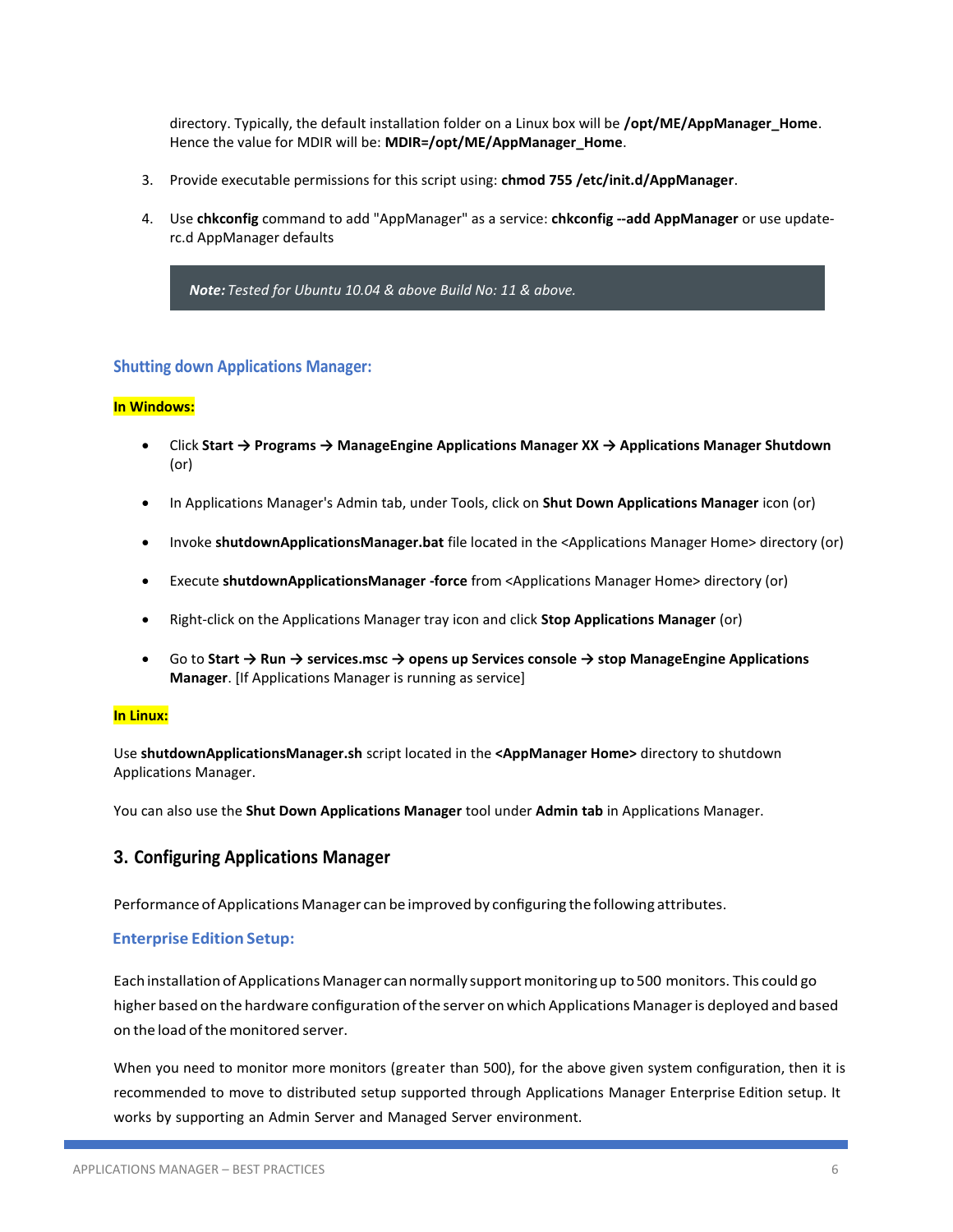Refer the following link for more information on Enterprise Edition:

[https://www.manageengine.com/products/applications\\_manager/enterprise-edition.html](https://www.manageengine.com/products/applications_manager/enterprise-edition.html)

**Total No. of Monitors Managed Servers** 500 1 750 2 1000 2 2000 4

The below table gives the number of Managed Servers required for given number of monitors:

*\*Better numbers are possible with better hardware supporting over 500 monitors per server.*

## **Increase data collection threads:**

Applications Manager uses different types of threads for data collection of different monitors. Applications Manager uses a separate thread for every data collection of monitors; the default number of threads used is controlled by the respective schedulers specified under

# *Applications Manager -> Admin Tab -> Server Settings (Under Product Settings column) ->Threads Configuration Tab*

However, the default value may need to be increased/adjusted according to the number of monitors. The details for the same have been given in the table below:

| <b>Total No. of Monitors</b> | <b>Number of threads</b><br>(Recommended) |
|------------------------------|-------------------------------------------|
| Up to 50 Monitors            | 25                                        |
| 100 Monitors                 | 30                                        |
| 200 Monitors                 | 40                                        |
| 300 Monitors                 | 50                                        |
| 400 Monitors                 | 60                                        |
| 500 Monitors and above       | 70                                        |

*Note: Setting the schedulers from the web-client in the Admin Server will affect all its respective Managed Servers. Increase in the 'Data Collection'thread will lead to slightincrease in CPUusage.*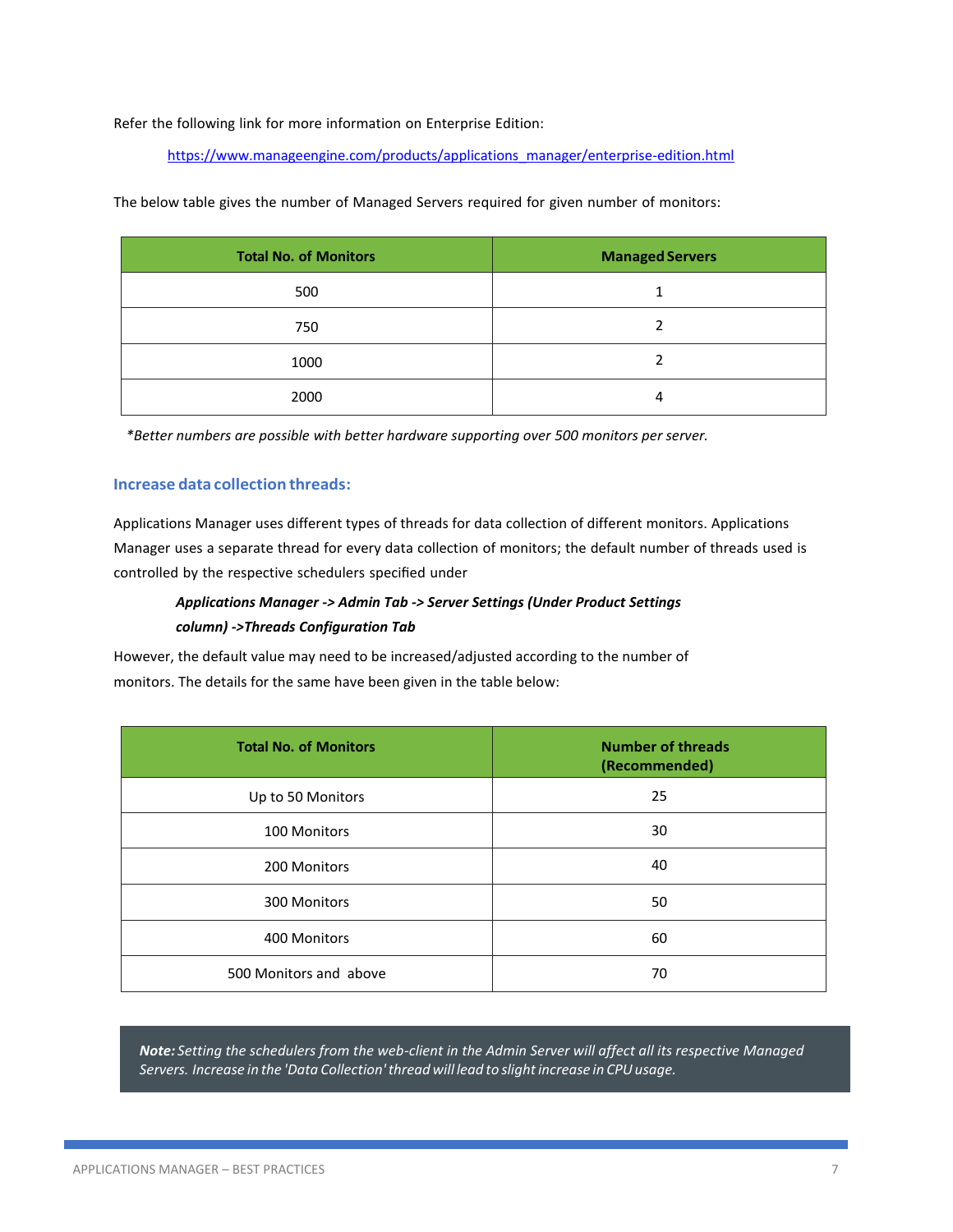# **Alternate Method**

You can also configure the default number of threads used by configuring the respective schedulers specified in the following file:

# *AppManager\_Home/working/conf/threads.conf*

The maximum number that can be given in *threads.conf* is 99..

The table lists the types of threads and the respective modules they affect along with the default values:

| <b>Thread Pool Name</b>       | Default number of | Monitor types using this thread pool                              |
|-------------------------------|-------------------|-------------------------------------------------------------------|
|                               | threads           |                                                                   |
| <b>CustomMonitor Thread</b>   | 4                 | JMX Applications, JMX/SNMP Dashboard, and<br>SNMP/Network Device. |
| <b>DataCollection Thread</b>  | 25                | DB2, IBM i, Java Runtime, Microsoft .NET, MS SQL, MySQL,          |
|                               |                   | Oracle Application Server, PHP, SAP Server, Servers, Siebel       |
|                               |                   | Enterprise Server, Web Server, WebLogic Cluster, WebLogic         |
|                               |                   | Integration, and WebLogic Server                                  |
| <b>KeyValueMonitor Thread</b> | 25                | Active Directory, Db2 for i, Amazon, Apache ActiveMQ,             |
|                               |                   | Apache Geronimo Server, Apache Kafka, Apache Solr,                |
|                               |                   | Apache Spark, Apache Zookeeper, Brand Reputation,                 |
|                               |                   | Cassandra, Ceph Storage, Cisco UCS, Citrix Hypervisor, Citrix     |
|                               |                   | Virtual Apps, Couchbase, DNS Monitor, Docker, Elasticsearch       |
|                               |                   | Cluster, Exchange Server, File / Directory Monitor, FTP/SFTP      |
|                               |                   | Monitor, GlassFish, Google Cloud Platform, Hadoop,                |
|                               |                   | HAProxy, Hazelcast, HBase, Hyper-V Virtual Machine, IIS           |
|                               |                   | Server, Informix, Istio, JBoss Server, Jetty Server, Kubernetes,  |
|                               |                   | KVM, LDAP Server, Mail Server, ME ADManager Plus, ME              |
|                               |                   | OpManager, ME ServiceDeskPlus, Memcached, Microsoft               |
|                               |                   | 365, Microsoft Azure, Microsoft BizTalk, Microsoft Dynamics       |
|                               |                   | AX, Microsoft, Dynamics CRM / 365 (On-Premise), Microsoft         |
|                               |                   | MQ (MSMQ), Microsoft Skype for Business, MongoDB,                 |
|                               |                   | MS Office SharePoint, Neo4j, Network Policy Server (Radius        |
|                               |                   | Server), Nginx, Nginx Plus, Novell, Nutanix, OpenShift,           |
|                               |                   | OpenStack, Oracle, Oracle Cloud, Oracle Coherence, Oracle         |
|                               |                   | EBS, Oracle NoSQL, Oracle Tuxedo, Oracle VM Virtual               |
|                               |                   | Infrastructure, Ping Monitor, Ping Monitor (Non EUM),             |
|                               |                   | PostgreSQL, RabbitMQ, Real Browser Monitoring, Redis,             |
|                               |                   | Resin, REST API Monitor, RHEV Host, SAP HANA, SAP MaxDB,          |
|                               |                   | Script Monitor, Service Monitoring, SilverStream, SQL             |
|                               |                   | Anywhere, SSL Certificate Monitor, Sybase ASE, Sybase             |
|                               |                   | Replication, Telnet, Telnet (EUM), Tomcat Server, VMWare          |
|                               |                   | ESX/ESXi, VMware Horizon View, Connection Broker,                 |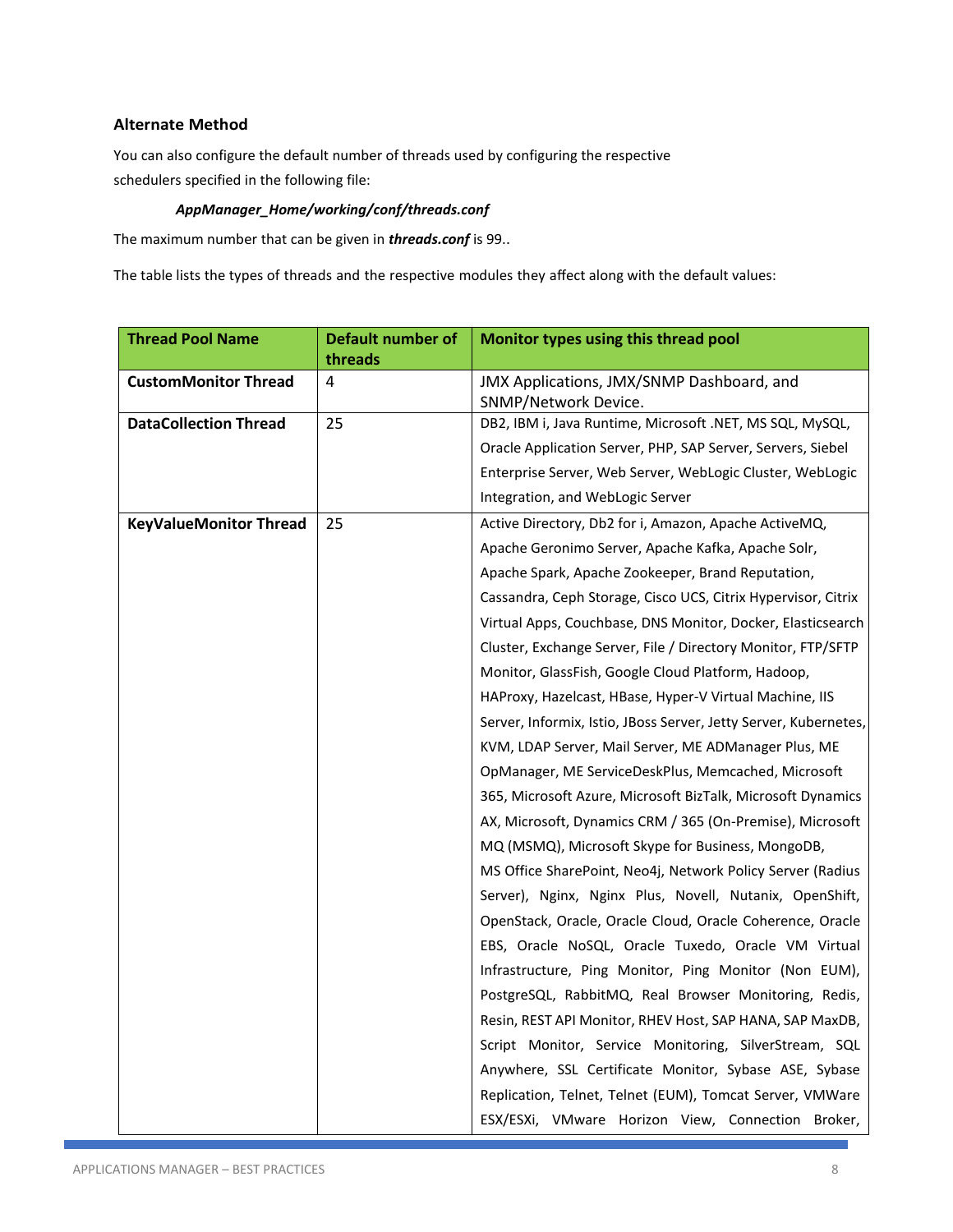|                            |   | VMware vFabric tc Server, Webpage Analyzer, Website    |
|----------------------------|---|--------------------------------------------------------|
|                            |   | Content Monitor, WebSphere Server, and Windows Cluster |
|                            |   | monitor.                                               |
| <b>MQSeriesMonitor</b>     | 2 | IBM Websphere MQ                                       |
| <b>Thread</b>              |   |                                                        |
| <b>QueryMonitor Thread</b> | 5 | Database Query monitor                                 |
| <b>WebService Monitor</b>  | 5 | Web services                                           |
| <b>Thread</b>              |   |                                                        |
| <b>URLMonitor Thread</b>   | 5 | HTTP(s) URLs, HTTP(s)-URL Sequence, SAP-CCMS           |

**Increase number of connectionsin database connection pool:**

You can configure the no. of non-transaction connections to be established with the database under

*Applications Manager -> Admin Tab -> Server Settings (Under Product Settings column) ->Database Params Configurations*

Whenthenumberofmonitorsis**greater**than100, connectionpool canbeincreasedbyediting the**No. of Database Connections.** The default value of 6 can be set to 90 percent of the number of data collection threads.

#### **Alternative Method**

When the number of monitors is greater than 100, connection pool can be increased by editing the NON\_TRANS\_CONNECTIONS field in

#### *AppManager\_Home/working/conf/database\_params.conf*

## *Note:*

- *Increase in the 'Data Collection'thread will lead to slightincrease in CPUusage.*
- *Setting the Number of Database Connections in the Admin Server will affect all its respective Managed Servers.*

#### **Poll Intervals:**

When performance polling is set only the availability and health check will happen at every polling event while other performance data will be collected only at the end ofscheduled number of polls. This will reduce the load on the system when you want to monitor only health and availability.

This option is available under 'Admin' - 'Performance Polling' where you can set the number of polls before collecting performance data for server monitors. We recommend having a Poll Interval of 10 minutes for every monitor and a performance poll value of 3.

## **PostgreSQL database configuration:**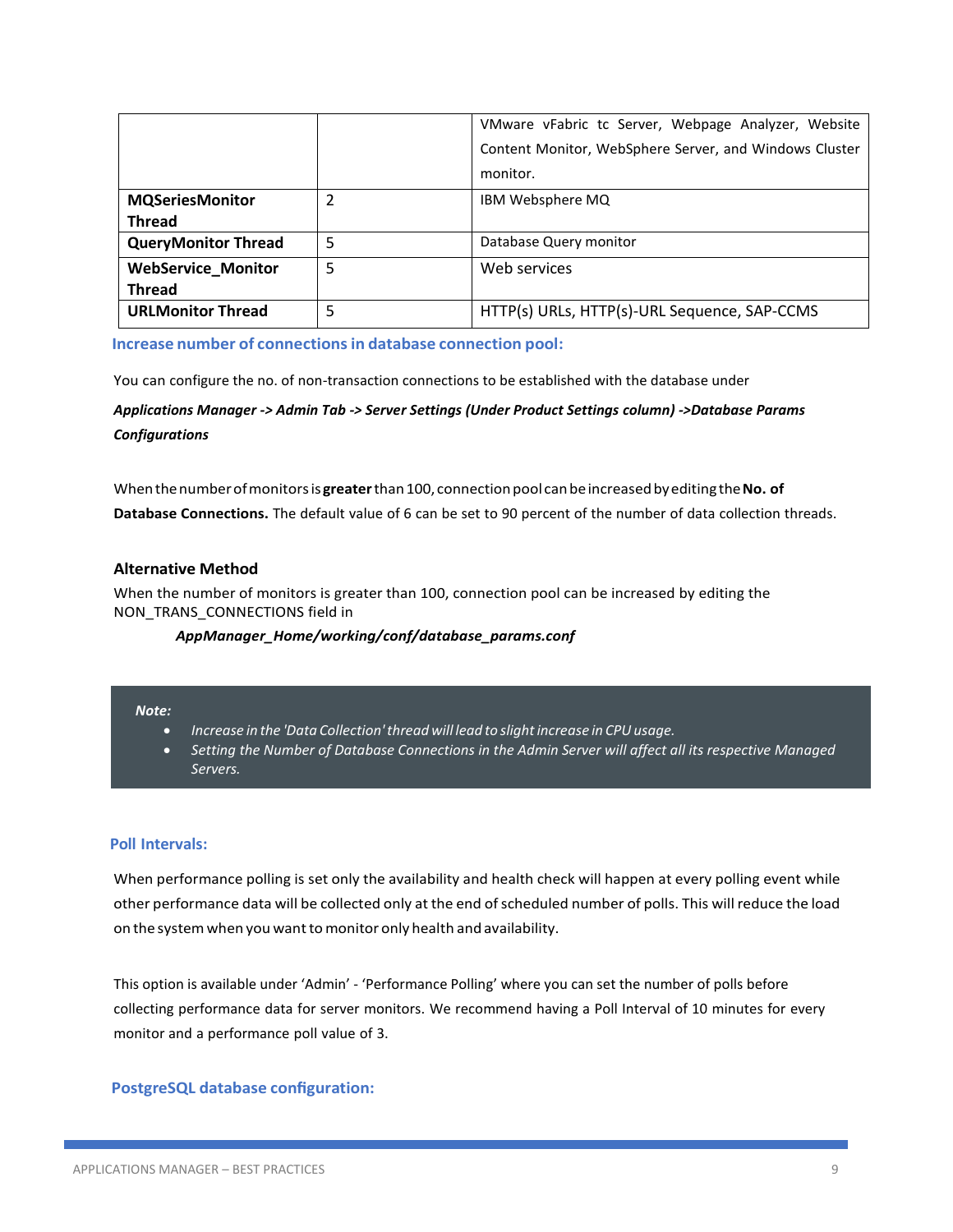• **To reduce disk space, to repair/reindex the database:**

VACUUM FULL ANALYZE VERBOSE;



You can also choose to do this using the option in the GUI. It can be accessed by navigating to: **Support -> Database Information.** 

| Reindex<br><b>Remove Dead Tuples</b><br>Vacuum                                |                         |                               |                           |                        |                         |                    |                    |                             |                             |
|-------------------------------------------------------------------------------|-------------------------|-------------------------------|---------------------------|------------------------|-------------------------|--------------------|--------------------|-----------------------------|-----------------------------|
| $\bullet$ entries $Q$<br>500<br>画<br>Show<br>$\mathbb{R}^3$<br>8<br>Œ.<br>TA. |                         |                               |                           |                        |                         |                    |                    |                             |                             |
| $\Box$                                                                        | <b>Table Name</b>       | Rows $\overline{\phantom{a}}$ | <b>Table Size</b><br>(KB) | Data<br>Length<br>(KB) | Index<br>Length<br>(KB) | <b>Live Tuples</b> | <b>Dead Tuples</b> | Last<br><b>Vacuum</b>       | Last<br><b>AutoVacuum</b>   |
| $\Box$                                                                        | am attributesdependency | 11554                         | 1192                      | 648                    | 544                     | 11554              | $\mathbf{0}$       | 31 Dec 2019<br>11:48:43.227 |                             |
| $\Box$                                                                        | am_attributes           | 10760                         | 4152                      | 1312                   | 2840                    | 10760              | $\mathbf{0}$       | 31 Dec 2019<br>11:49:11.366 |                             |
| O                                                                             | am attributes ext       | 10610                         | 4136                      | 3592                   | 544                     | 10610              | $\bf{0}$           |                             | 31 Dec 2019<br>11:22:34.599 |
| $\Box$                                                                        | am_attributes_archival  | 7835                          | 904                       | 616                    | 288                     | 7835               | $\mathbf{0}$       | 31 Dec 2019<br>11:49:27.846 |                             |
| c                                                                             | am rcamapper            | 5732                          | 1056                      | 520                    | 536                     | 5768               | 50                 |                             |                             |

# • **Fine Tuning in Postgres\_ext.conf**

effective cache size - This can be set of 1/2 of total memory up to 3/4 of memory. We have kept this as 512MB.

work\_mem = 12MB maintenance\_work\_mem = 100MB checkpoint\_segments = 15 checkpoint\_timeout = 11min checkpoint\_completion\_target = 0.9 seq\_page\_cost = 1.0 random\_page\_cost = 2.0 synchronous\_commit=off temp\_buffers = 8MB

# • **Fine Tuning in Postgresql.conf**

checkpoint\_segments = 15 checkpoint\_timeout = 11min

checkpoint completion target = 0.9

shared\_buffers = 512MB - A reasonable starting value for shared\_buffers is 1/4 of the memory in your system.

## *Note:*

*The Postgresql.conf and Postgres\_ext.conf files can be found under the AppManager\_home/working/pgsql/data/amdb folder.*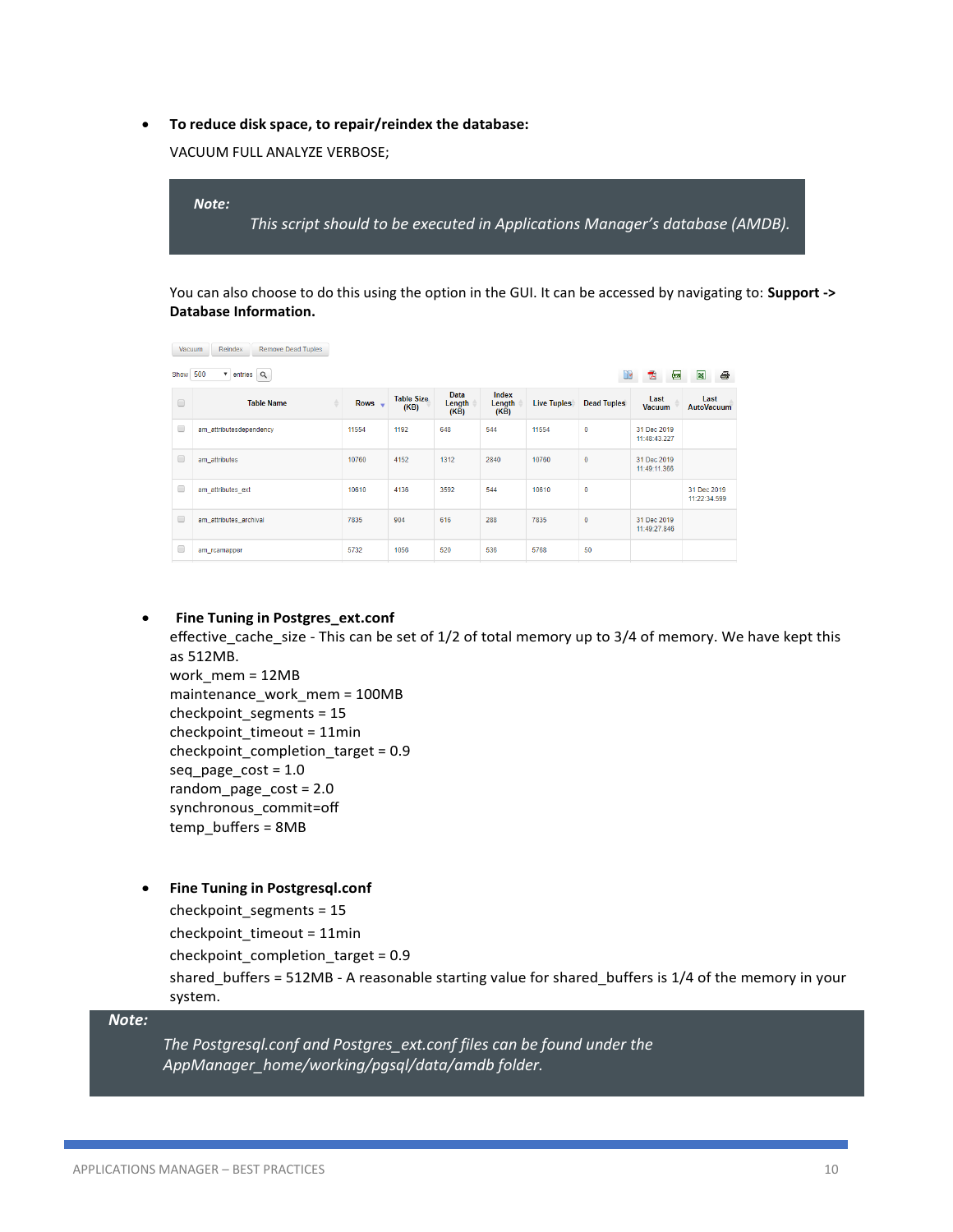## **MS SQL database configuration:**

- **To repair the database:** DBCC CHECKDB WITH ALL\_ERRORMSGS, NO\_INFOMSGS;
- **To reindex/reduce size:** EXEC sp\_MSforeachtable @command1="print '?' DBCC DBREINDEX ('?', ' ', 80)"; EXEC sp\_updatestats;

## *Note:*

*This script should to be executed in Applications Manager's database (AMDB), preferably through SQL* Server **Management Studio** (SSMS)

Set the Space Allocated size for both the log and the data file to be much larger than the initial database. Consider how much the database can grow over of a year. Ideally, the log and data files are allocated in a contiguous extent so that data does not end up fragmented all over the disk.

#### **Memory settings**

Change the minimum memory allocation to as large a number as possible. If the database is running on a separate computer, use all the memory. The default settings do not aggressively allocate memory, which hinders performance on almost any database. You should be most aggressive in allocating memory on production machines.

#### **Processor settings**

Modify the processor settings and, most importantly, select the Boost SQL Server Priority on Windows check box so that the server uses as many cycles as possible. The Use NT Fibers setting is less important, but you may want to select it too.

#### **Database settings**

The most important setting is Recovery Interval, which specifies the maximum amount of time to wait for recovery after a crash. The default setting is one minute. Using a larger value, from 5 to 15 minutes, improves performance because it gives the server more time to write changes from the database log back into the database files.

#### *Note:*

*This setting does not compromise the transactional behavior because it changes only the length of the log file replay that must be done on startup.*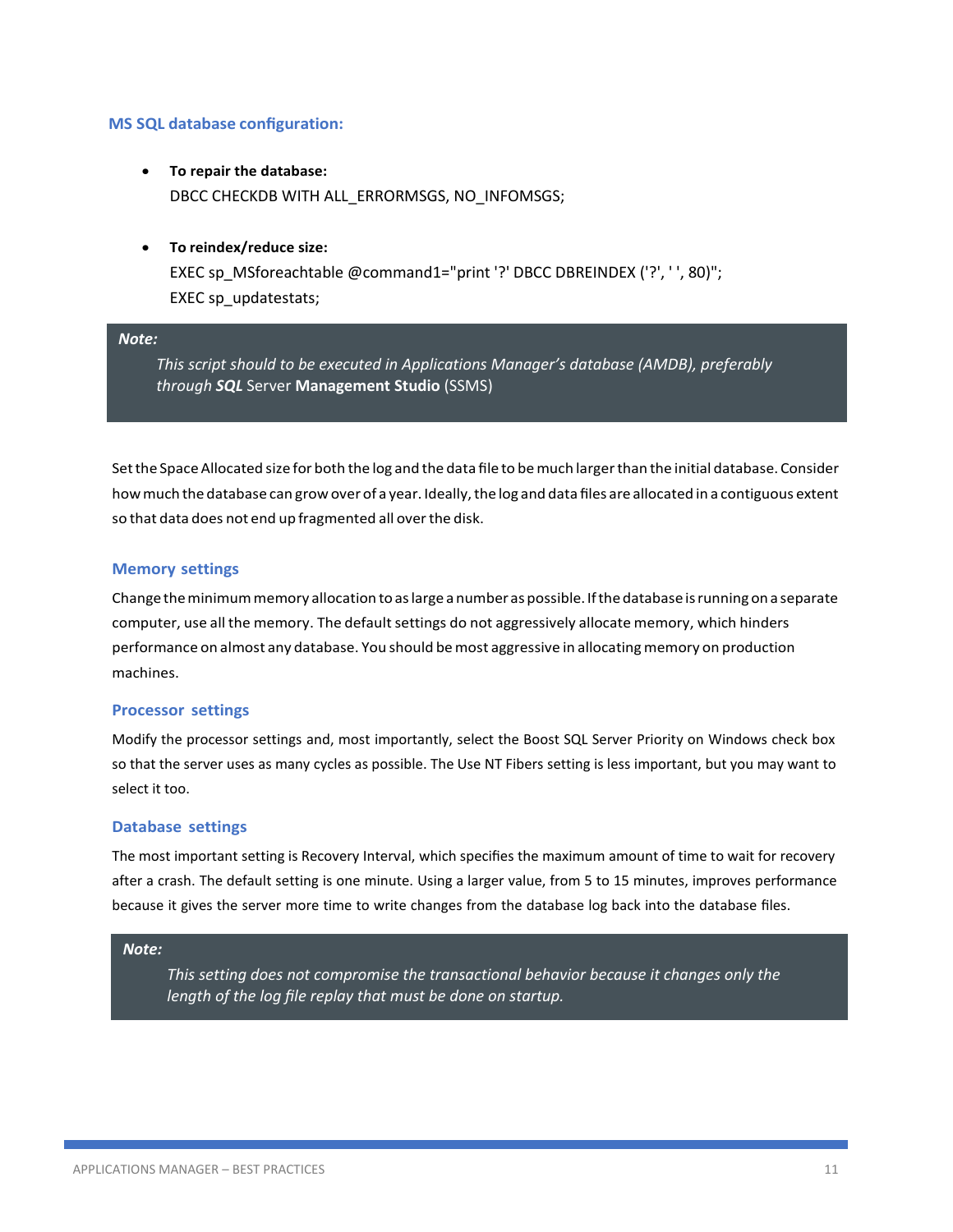#### **Increase AMJVM heap size**

Java memory fine-tuning helps users achieve greater throughput and optimizes the performance of applications. We recommend the following java memory allocation for Applications Manager based on the number of monitors:

| <b>Total No. of Monitors</b> | <b>VM Heap Size (Reccommended)</b> |
|------------------------------|------------------------------------|
| Up to 50 Monitors            | 2 GB                               |
| 100 Monitors                 | 3 GB                               |
| 200 Monitors                 | 4 GB                               |
| 300 Monitors                 | 5 GB                               |
| 400 Monitors                 | 6 GB                               |
| 500 Monitors and above       | 8 GB                               |

You can configure the JVM Heap Size by going to:

# *Applications Manager -> Admin Tab -> Server Settings (Under Product Settings column) ->JVM Params Configurations*

#### **Alternative Method**

Applications Manager JVM heap size can be increased according to your environment by editing the -Xms and -Xmx parameters in the files:

*AppManager\_Home/startApplicationsManager.sh for Linux AppManager\_Home/startApplicationsManager.bat for Windows*

#### **Applications Manager installed as Windows service**

On such cases memory tuning can be achieved by editing the following parameters in **wrapper.conf** file available under the directory

#### **AppManager\_Home/working/conf**

**wrapper.java.initmemory –** Initial Java Heap Size **wrapper.java.maxmemory –** Maximum Java Heap size

#### **Load Factor**

The load factor can be determined by navigating to **AppManager > Support Tab > Load Factor**.

The load factor is represented in the format **x.y**, where

**x** = The Java Heap Memory Load (Range is 0-9 )

**y** = The database load (Range is 0-9)

It is recommended that you check the load factor before adding a monitor to ensure optimal performance of Applications Manager.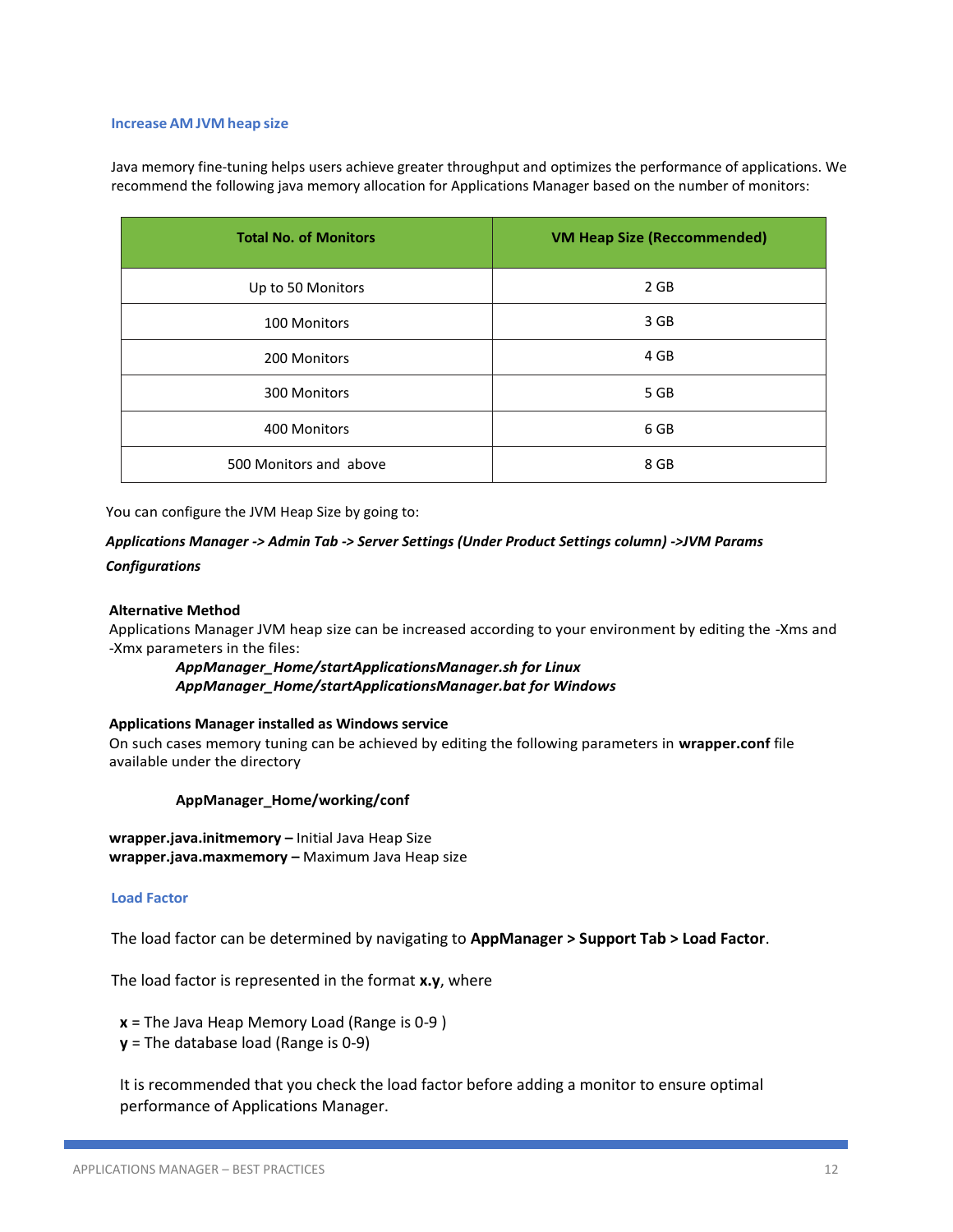If x and y <= 5, you can add the monitor, else you will have to choose a different managed server.

# **4. Securing Applications Manager**

When moving Applications Manager to Production environment, some of the configuration details have to be taken care.

# **Installation Configuration**

Have a dedicated OS User (System) account for installing Applications Manager. This OS user account needs full permissions on all folders and sub-folders in the installation root of Applications Manager only. Also make sure this OS User account is fully secure. It is NOT necessary to install Applications Manager in a root (in Linux) or administrator (windows) OS User account. But make sure the whole installation is done using the same OS user account. Do not install using root and try to run using an OS user account. That will fail.

## **User configuration**

- Make sure you change the password for the default**'admin'**Web Client User within Applications Manager. You will be prompted to force change the password when you login for the first time.
- You can configure Password Expiry under **Admin -> User Management -> Account Policy -> Enforce password expiry for user accounts.**
- If you want to give full 'Read-Only' privileges to certain Web Client Users in your organization, and then ensure that you create a client login with **'USER'**role.
- If you want to give restricted 'Read-Only' privileges to certain Web Client Users in your organization, and then make sure you create a client login with **'Operator'**role. 'Operator' can view only servers that they own.
- You can also restrict user operations for Administrator accounts by navigating to **Admin -> User Management -> Account Policy -> Restrict User Operations for Administrator Accounts**

## **File upload configuration**

By default, uploading binaries, MIBs, scripts are allowed in Applications Manager. This may be required in the initial stages while using Applications Manager for uploading MIBs, action scripts etc.

# **5. Fault Management**

These sections list the steps to prevent false alarms that are generated in Applications Manager due to overloaded network.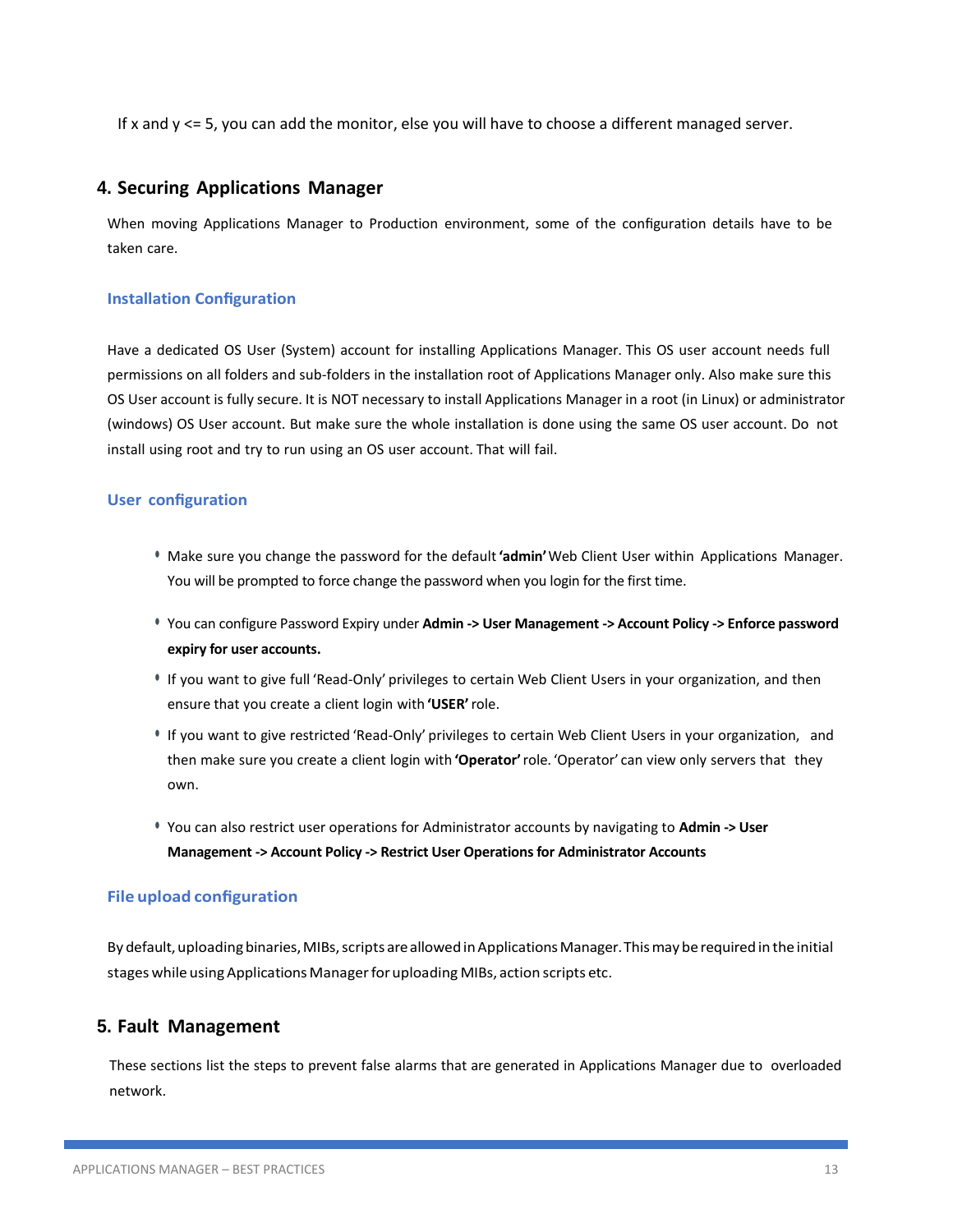#### **Socket Timeout**

Increasing the socket timeout values **AppManager\_Home/conf/AMServer.properties** by changing the **'am.sockettest.timeout**' value from 5 to 10 will help to eradicate false alerts generated.

## **NetworkAvailabilitycheck**

When the Applications Manager is out of the network or is not connected to the network, the status of all the Monitors that are currently been monitored will be shown as 'Down'. You can avoid this by enabling the 'Check for Network Availability' option.

When this option is enabled, Applications Manager will generate alerts for the unavailability of resources only if the specified host is reachable in the network. For example, let us assume that the system/host which runs the Applications Manager has been isolated from the network. Enable this option and specify a hostname in the network (preferably not the hostname where Applications Manager runs). Now, Applications Manager tries to ping that machine for its availability in the network. If not available, alerts are not generated and resources are not shown as down.

You can also specify the IP of your routers, gateways, etc., to check the system/host which runs the Applications Manager is present in the network.

## **URLAvailability check**

When the Applications Manager is out of the network or if external proxy settings are not configured, the status of all the URLs that are currently been monitored will be shown as 'Down'. You can avoid this by enabling the 'Check URL Availability' option.

When this option is enabled, Applications Manager will generate alerts for the unavailability of URL only if the other specified URL is down. For example, let us assume that the system/host which runs the Applications Manager has been isolated from the network. Enable this option and specify another URL which is expected to be up always. Now, Applications Manager tries to monitor URL for its availability. If not available, alerts are not generated and URL is not shown as down. Further a mail is sent to the configured mail address intimating the same.

#### **Consecutive polls check**

Youcan use this option to determine the number of consecutive pollsthe error exists before reporting the errorto system. Consecutive polls count in 'Admin' - Action / Alert Settings can be increased from default value of 1 to 2. So that alerts will be generated after two consecutive polls which would eradicate false alarms.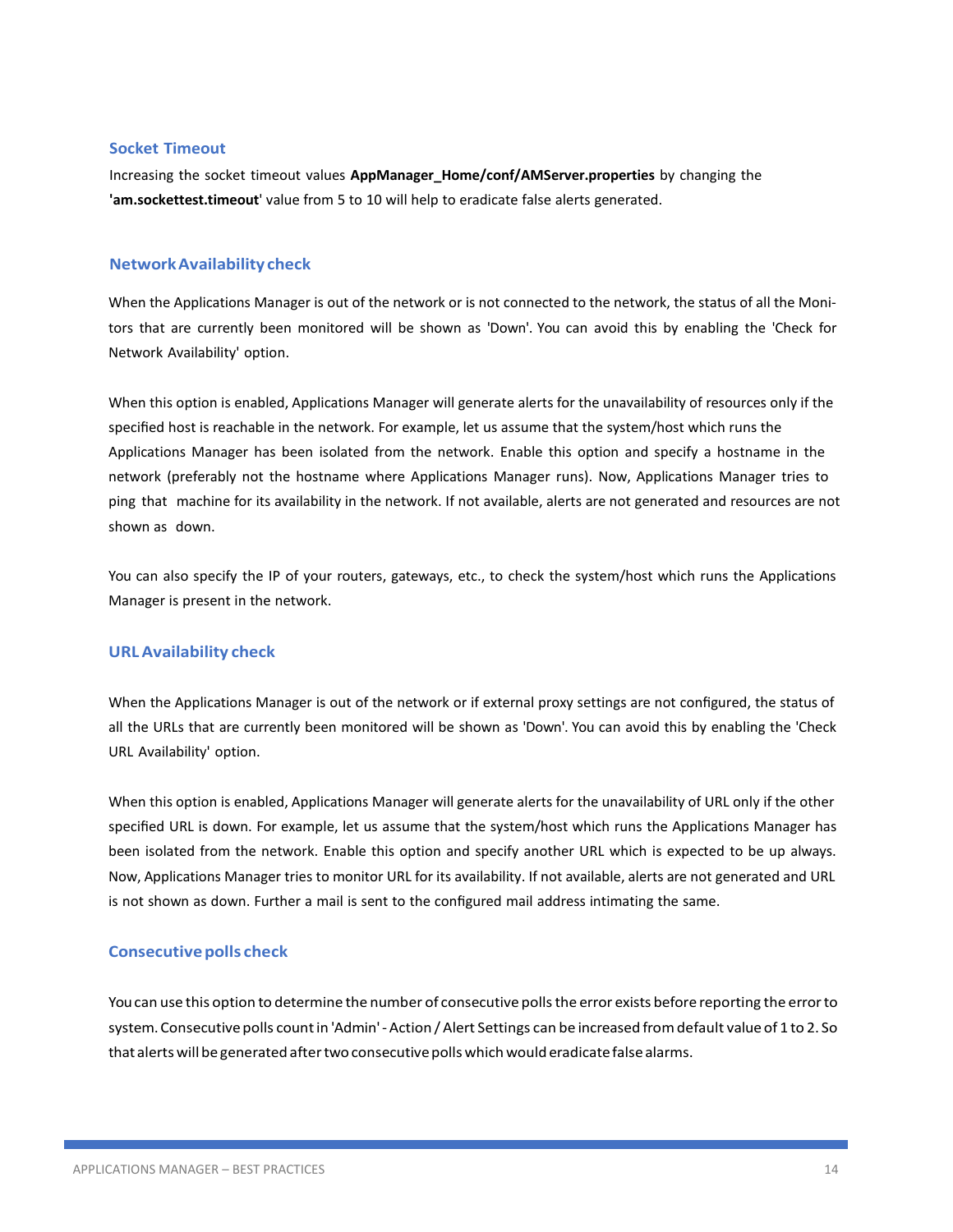# **6. Log FileManagement**

Applications Manager logs the data collection details, error traces under the

**AppManager\_Home/logs**

You can also access the logs from the following location: **[http://APM\\_Host:port/viewLogs.do](http://APM_Host:port/viewLogs.do)**

Default size and number for log file rotation can be changed in the file **AppManager\_Home/working/class/log4j\_conf.xml**

# **7. Applications Manager Database Management**

## **Data backup**

It is very important to take a backup of the Applications Manager data in database every month, so that data is not lost in case of any disaster. Refer the following link on how to take a backup of the data: [https://www.manageengine.com/products/applications\\_manager/help/data-backup.html](https://www.manageengine.com/products/applications_manager/help/data-backup.html)

It is also it is recommended to upgrade Applications Manager to latest stable version mentioned in Service Packs page.

# **8. Crash & Recovery**

Under 'Admin'-'Global Settings', 'Restart the product in case of serious server error' checkbox is provided to automatically restart Applications Manager in case of any serious errors. Make sure that the option is checked so that Applications Manager can recover automatically on error.

## **Other General Guidelines**

• **Refer the Security/Firewall Requirements documents given in below link to understand what changes are required in the firewall.**

[https://www.manageengine.com/products/applications\\_manager/help/secure-configuration.html](https://www.manageengine.com/products/applications_manager/help/secure-configuration.html)

• **You can install Applications Manager as a Windows Service or configure a cron job on Linux to start on server start up. Refer the below link for more information:**

[https://www.manageengine.com/products/applications\\_manager/help/starting-applications-manager.html](https://www.manageengine.com/products/applications_manager/help/starting-applications-manager.html)

• **If you are planning to use the Enterprise Edition, fully understand the EE architecture**